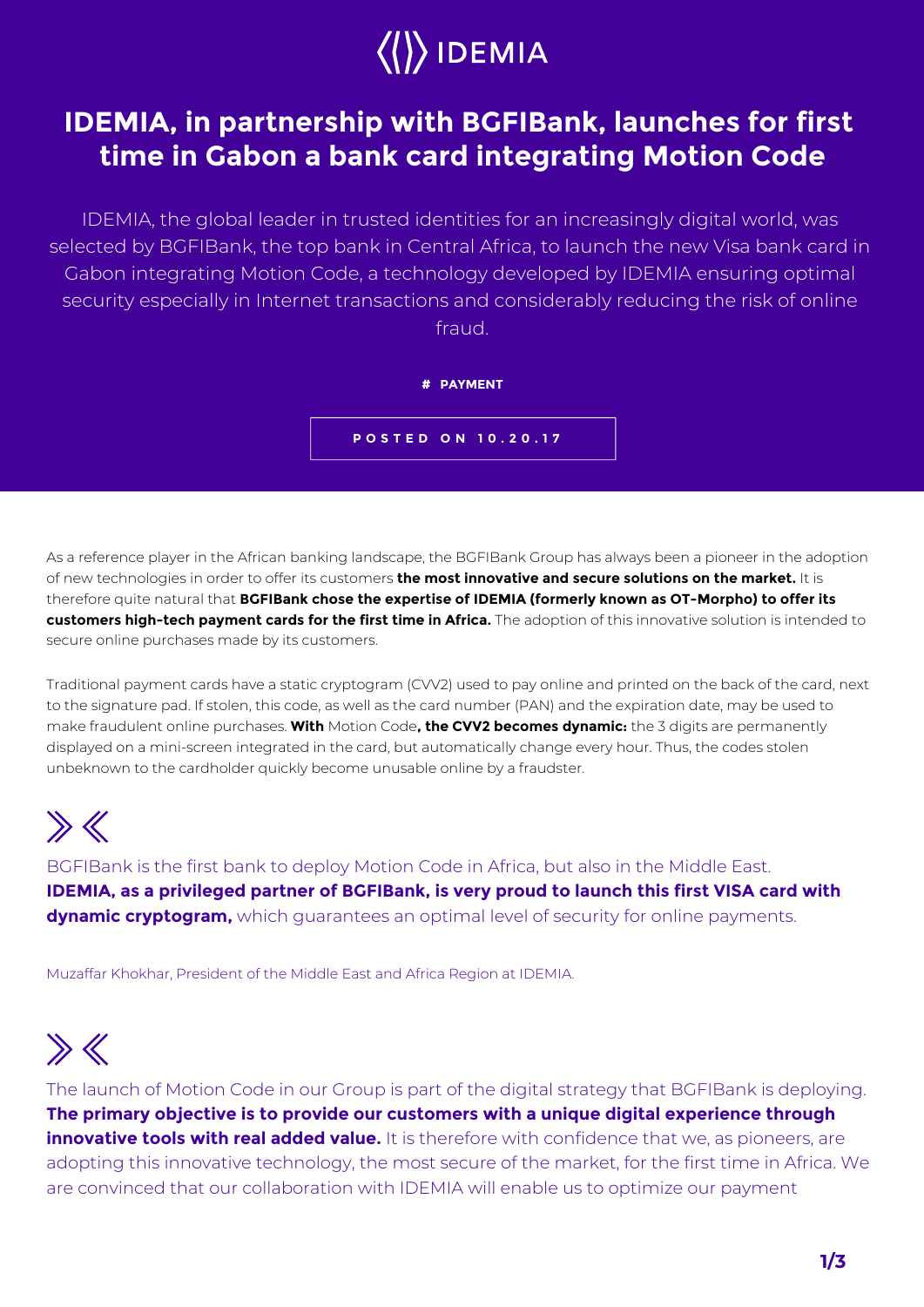#### Henri-Claude Oyima, CEO of the BGFIBank Group.

BGFIBank and IDEMIA have celebrated their partnership and the launch of this new card during an event in Libreville (Gabon) on October 19, 2017.

About IDEMIA - OT-Morpho is now IDEMIA, the global leader in trusted identities for an increasingly digital world, with the ambition to empower citizens and consumers alike to interact, pay, connect, travel and vote in ways that are now possible in a connected environment

Securing our identity has become mission critical in the world we live in today. By standing for Augmented Identity, we reinvent the way we think, produce, use and protect this asset, whether for individuals or for objects. We ensure privacy and trust as well as guarantee secure, authenticated and verifiable transactions for international clients from Financial, Telecom, Identity, Security and IoT sectors.

With close to €3bn in revenues, IDEMIA is the result of the coming together of OT (Oberthur Technologies) and Safran Identity & Security (Morpho). This new company counts 14,000 employees of more than 80 nationalities and serves clients in 180 countries.

For more information, visit www.idemia.com / Follow @IdemiaGroup on Twitter

About BGFIBank Group - BGFIBank Group, a multi-trade international financial group with more than 2,000 employees in 11 countries, daily works with a diversified clientele in Benin, Cameroon, Congo, Côte d'Ivoire, France, Gabon, Equatorial Guinea, Madagascar, the Democratic Republic of Congo, São Tomé and Príncipe and Senegal.

BGFIBank Group's teams are thus able to provide advice and services to its clients around the four core businesses:

- Commercial banking
- Investment banking
- Specialized financial services
- Insurance.



**JULIEN TAHMISSIAN**

+33 (0)1 58 47 90 54